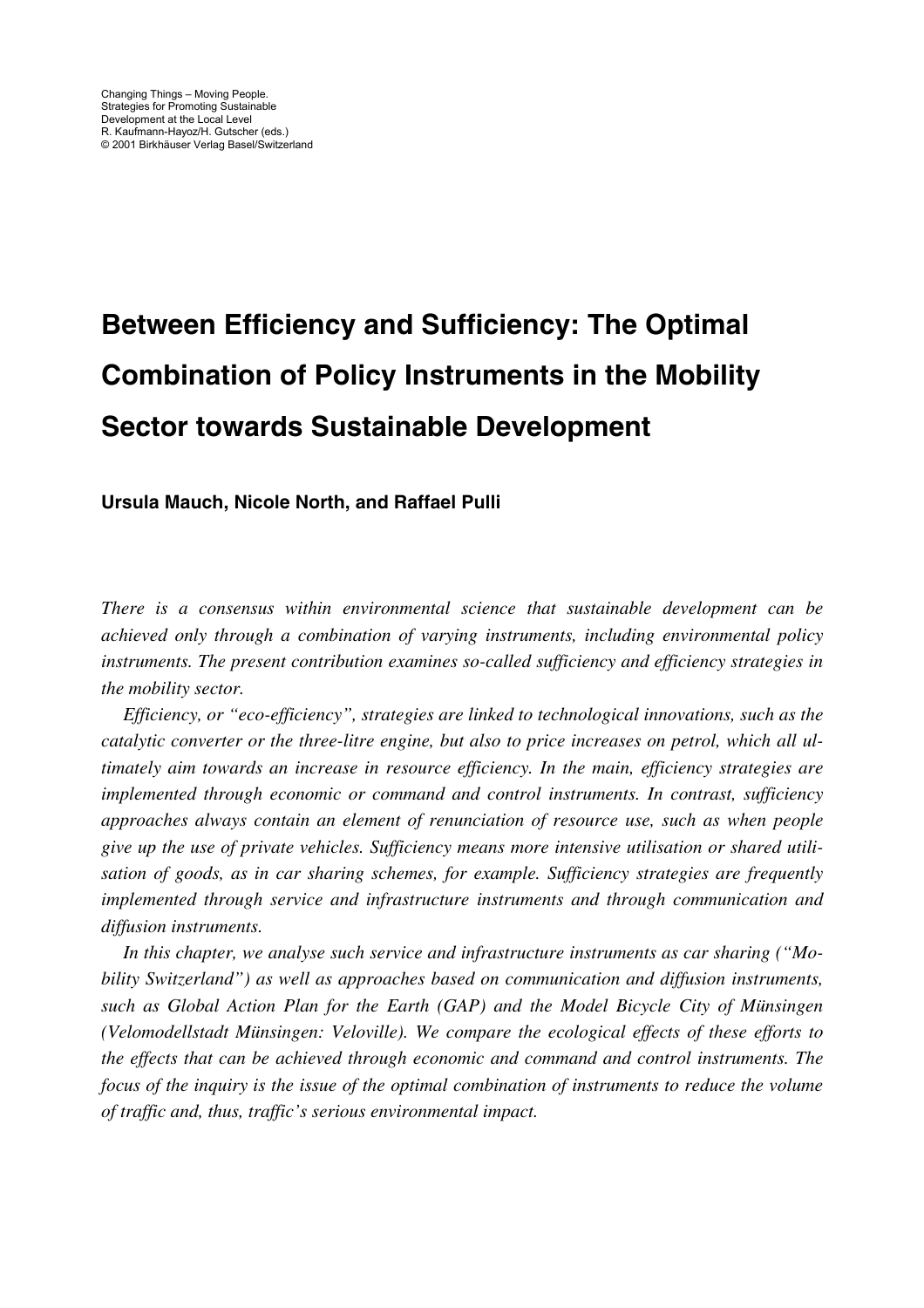# **1. Introduction**

# *1.1. Background*

# *1.1.1. A debate on concepts of sustainability*

In the framework of the recent scientific and sociopolitical discourse on models, concepts, and strategies of sustainable development, two trains of thought stand out (see, among others, Hofmeister, 1999):

- The conceptual-strategic approach using the efficiency principle. This is known as the "harder" sustainability strategy. Methodologically, the strategy is manifested in approaches that seek to measure and increase resource productivity and resource efficiency. The challenge is directed principally towards producers of goods.
- The conceptual-strategic approach emphasising the "sufficiency principle" as the "softer" sustainability strategy. At the level of resource management, however, this strategy has basically the same aims. The challenge is directed in the main to consumers to alter their life styles and shift to more sustainable patterns of consumption.

The two approaches share the goal to alleviate environmental problems by means of a reduction in resource and energy turnover. In this way, both approaches are quantity-oriented. While the efficiency strategy seeks to boost the productivity of raw material resources, the sufficiency strategy targets a change in consumption behaviour. To overstate the case somewhat, we can say that both approaches prescribe restriction and renunciation (Hofmeister et al., 1999a).

Researchers today agree that sustainable development can be achieved only through a combination of efficiency and sufficiency strategies. From a political perspective, however, there are fundamental contradictions relating to the scientific consensus. Representatives of industry and liberal economists take the efficiency strategy approach and demand that corresponding economic instruments be implemented to provide incentives (via the price mechanism) for increasing efficiency (BCSD, 1994). Others conclude that in addition, or even principally, a real change in sufficiency has to occur for environmental and resource consumption not to exceed the carrying capacities of ecological systems. Environmental policy measures that follow the sufficiency approach are mostly service and infrastructure instruments or communication instruments.

# *1.1.2. Individual mobility as a core problem*

The struggle for environmentally sustainable solutions is most evident in the mobility sector. In Switzerland, transport is the main producer of CO2 emissions, is a major source of noise pollution, and consumes approximately 33% of the total final energy consumption. Compared to 1980, transport-related energy consumption has increased by 50%. Between 1980 and 1995 the energy demand for private transport rose by 20%. The total distance travelled by the Swiss per year is 100 billion kilometres (billion = a thousand million, or 109). The growth in the sector is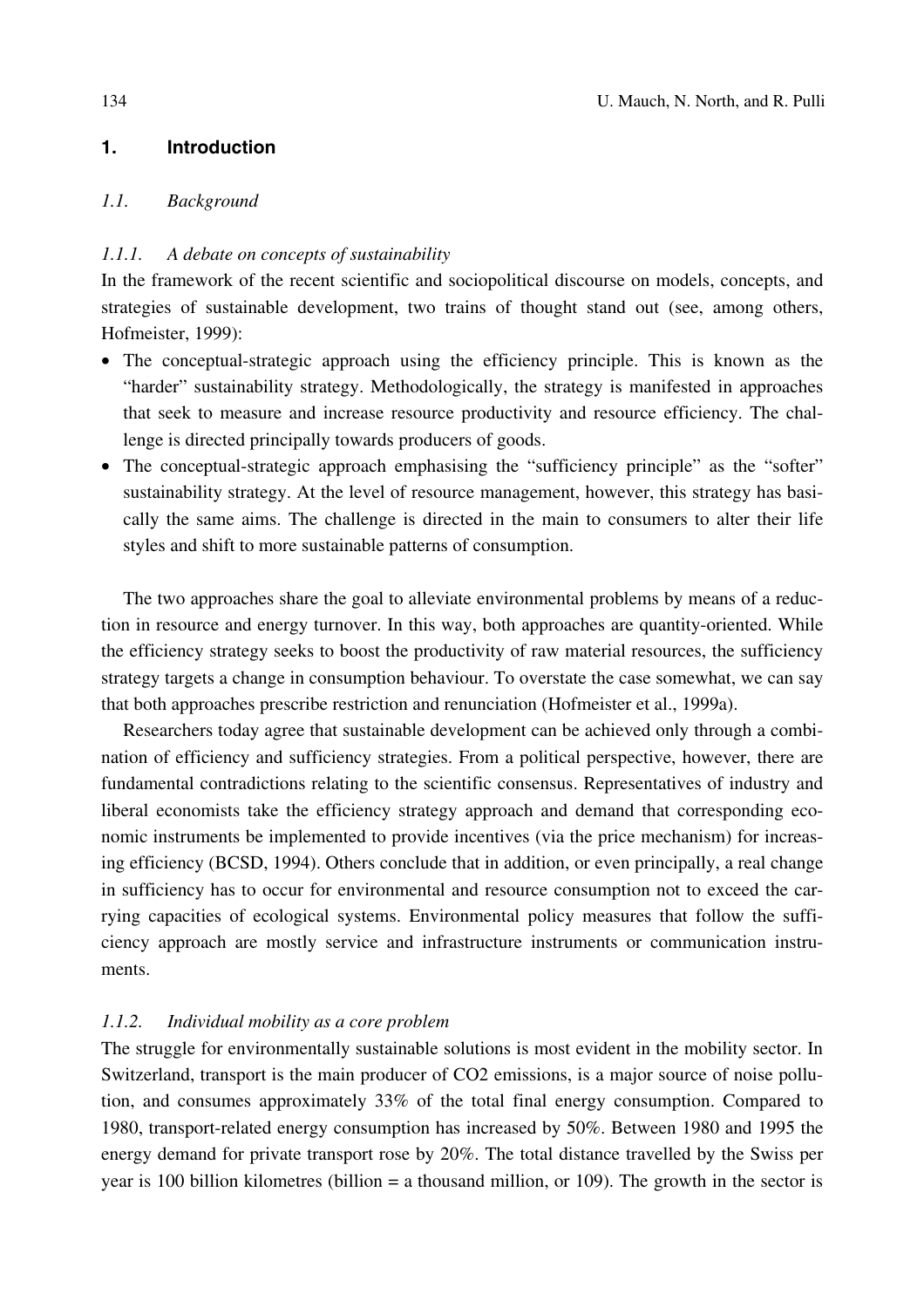mainly due to private motorised transport (BUWAL and BFS, 1997). The greatest part of the total distance travelled is leisure time travel; of 100 kilometres travelled, 50 are travelled in leisure time, while only 25 make up the commute to work or school. The remaining 25% are split equally between shopping and business trips. On average, each person travels 34 kilometres a day, travelling 20% of this distance by public transportation. Three-quarters of all households have one or more cars (BFS, 1999). There is thus a great need for action in the mobility sector to reduce energy consumption, particularly in view of national and international policies on the impact on climate.

Various solution attempts to make transport more environmentally sustainable involve efficiency and sufficiency approaches. For example, technological innovations, such as the catalytic converter or the three-litre engine car, as well as the implementation of economic instruments, such as fuel price increases, are measures to increase efficiency and reduce resource use. Conscious renunciation of personal vehicle ownership with a shift to public transportation or a carsharing organisation are examples of the sufficiency approach.

#### *1.2. Guiding questions and aim of this contribution*

Until a few years ago, it seemed unlikely that the political process would approve the implementation of government incentives through economic instruments to increase resource efficiency.<sup>1</sup> This led to increased promotion and implementation of instruments that integrate a sufficiency strategy and, thus, a voluntary component. The main force behind this movement were private actors and local authorities rather than the cantons or the federal government.

Our main interest in this chapter is directed to instruments that show the characteristics of the sufficiency strategy. On the one hand, the goal of these instruments is to reduce traffic levels and thus traffic's impacts on the environment; on the other hand, the instruments aim to effect a change in the goals and knowledge of the target group towards more sustainable patterns of mobility behaviour. The main issues to be examined are:

- What are the ecological effects of these instruments with regard to energy savings and emissions reduction (outcome)?
- How can the ecological effects of these instruments be reinforced by combining them optimally with economic and command and control instruments of the efficiency strategy type (implemented by the government)?

<sup>|&</sup>lt;br>|<br>| This might have changed had the proposals for energy taxes been approved by voters in September 2000. The CO<sub>2</sub> Law that passed in mid 2000 makes a provision for a CO<sub>2</sub> tax by 2004, should CO<sub>2</sub> target values not be reached by then. The  $CO<sub>2</sub>$  Law would raise the price of petrol by CHF 0.50 per litre.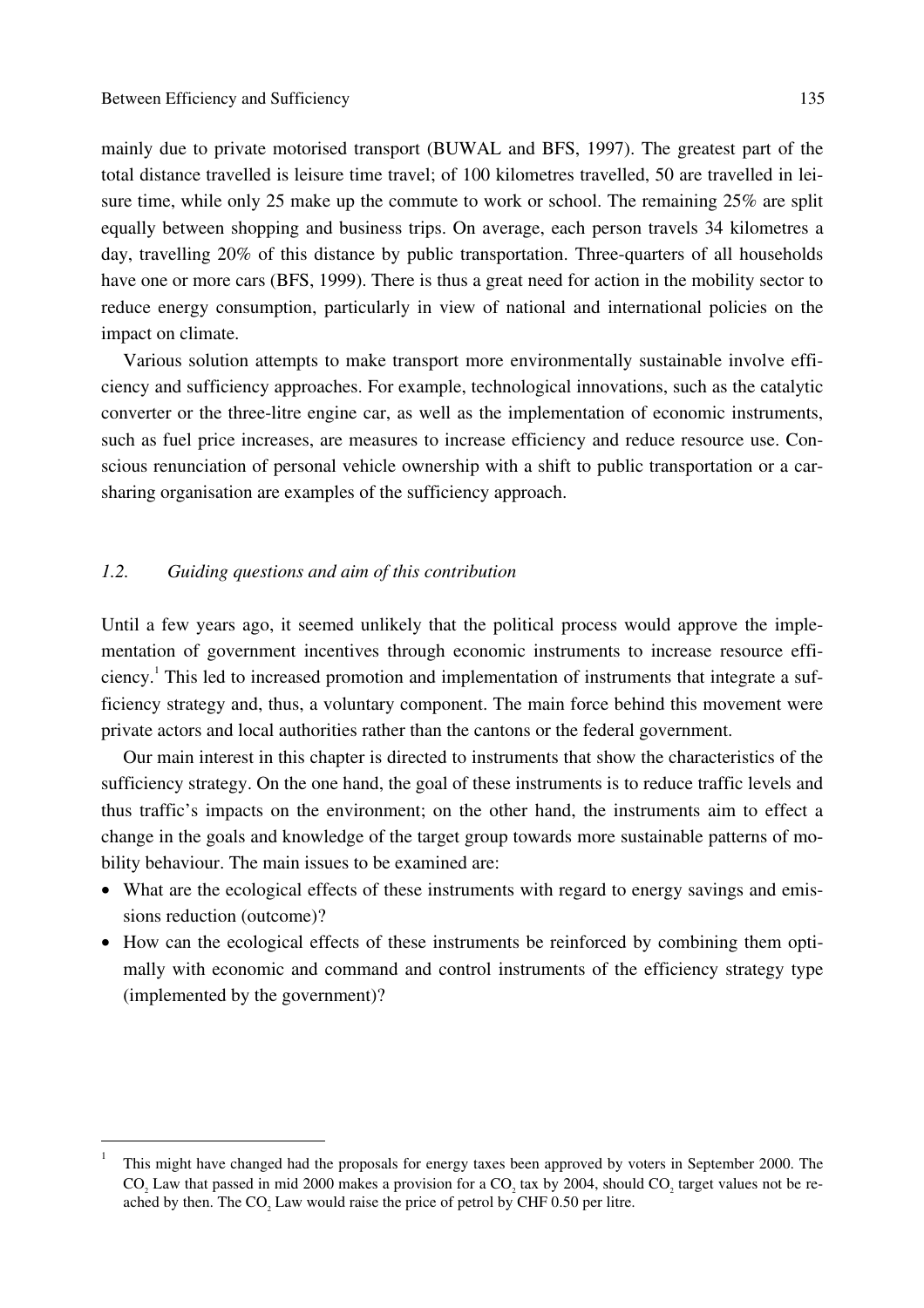Following a detailed presentation and evaluation of the efficiency and sufficiency strategies in section 2, section 3 investigates selected sufficiency strategy instruments in the mobility sector with regard to ecological effects as well as to success factors and barriers. We will look at car sharing (Mobility CarSharing Switzerland), the Household EcoTeam Programme of the Global Action Plan for the Earth (GAP), and the Model Bicycle City of Münsingen (Veloville). Following a comparative analysis of the ecological effects of the different instruments, we draw conclusions regarding the optimal combination of efficiency and sufficiency strategies and the corresponding instruments in section 4.

#### **2. Two approaches for sustainable development**

#### *2.1. More prosperity – less resource consumption: The efficiency revolution*

How can you raise the standard of living and at the same time lower resource consumption? This is possible only if each economic activity results in more advantages and less environmental impact, which means that fewer resources are implemented more efficiently. This is the strategy that is associated with the "efficiency revolution".

Pointing the way in 1995, the Wuppertal Institute proposed an increase in resource efficiency, or resource productivity, by a factor of four to ten in the next 30 to 50 years in industrialised countries. The book *Factor Four: Doubling Wealth, Halving Resource Use* (Weizsäcker et al., 1997) presents fifty examples of at least quadrupling resource productivity (energy use, materials use). Since then, the goal of factor four to ten has found tremendous resonance at the international level. Austria incorporated the concept into its environmental policy planning, and Finland and Sweden are discussing it at the programme level. In 1997, the special session of the General Assembly of the United Nations took over the Factor Four goal.

The resource efficiency of the total economy can be measured via the ratio of gross national product and the quantity of primary materials used. It is important to take into account that this efficiency measure is not a direct expression of the absolute level of resource use (both can increase with strong economic growth). However, it is just this level of resource use that must be reduced for actual alleviation of environmental impact (Bringezu, 1999). Efficiency increases are quickly negated by growth effects ("rebound effect"). The best example is cars. Through technological improvements in fuel efficiency, the average fuel consumption of cars per 100 kilometres dropped 10% from 1980 to 1998, while at the same time the total fuel consumption by cars increased by 30%. A rise in fuel efficiency from 10 kilometres per litre to 33 kilometres per litre (= 3 litres per 100 kilometres) is simply not enough. Ultimately, polluting carbon fuels will have to be replaced. There is not enough to be gained ecologically by constructing ever more efficient internal combustion engines, because fossil fuel reserves will inevitably be depleted, even if at a later date. What is more, environmental degradation has not been halted. From this perspective, the efficiency approach is not innovative (Hofmeister et al., 1999).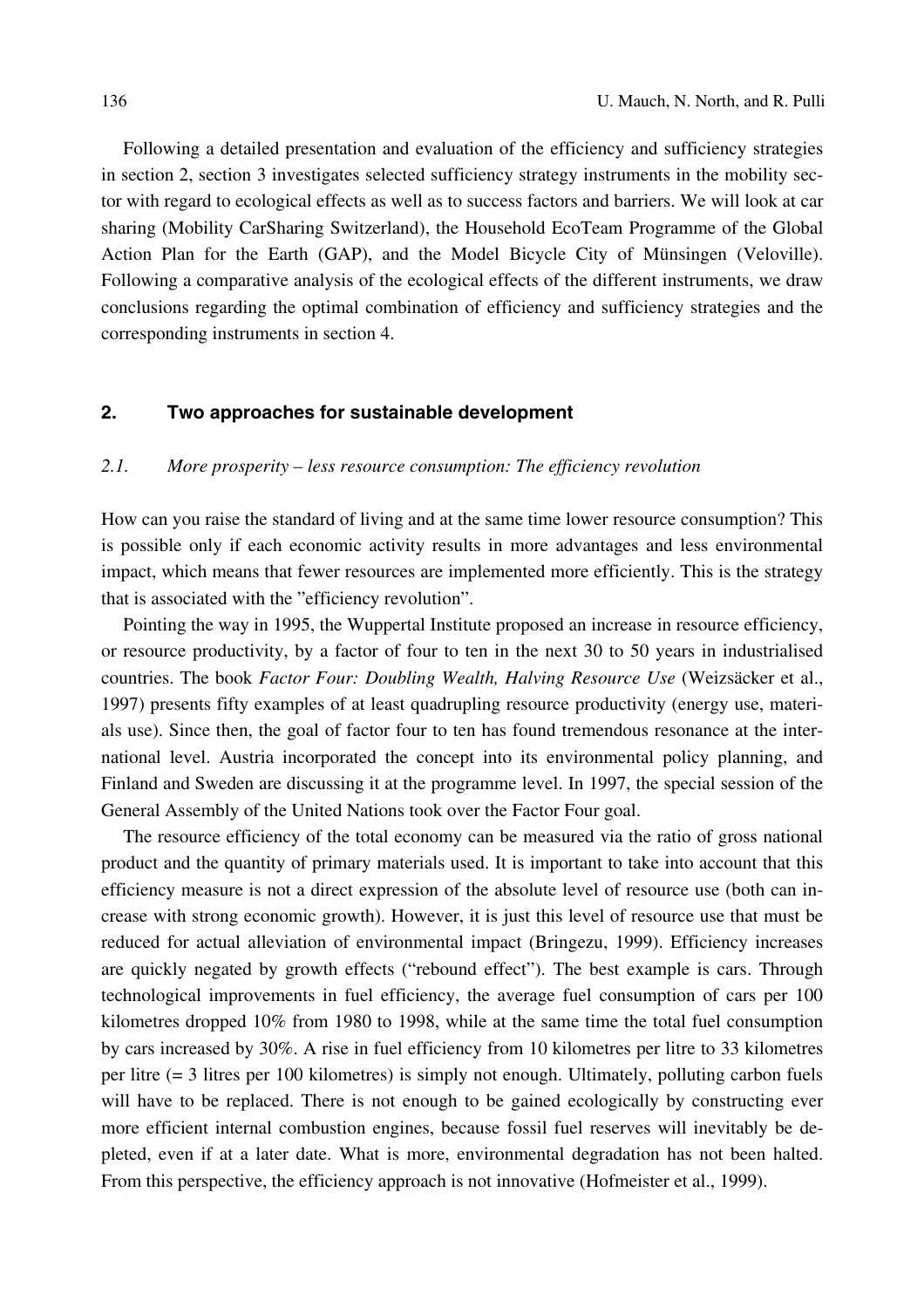All in all the efficiency revolution, as described in *Factor Four*, is not yet taking place or is progressing very slowly. The main reasons for this lie in incorrect incentive structures or a lack of them in society as well as distortion and failure of the market, for example through subsidies. Moreover, investments to improve efficiency compete against other investments that can return yields of 15% per annum. Conserving resources would have to produce similar yields, and with today's structure of the economy, that is possible only in small sub-sectors (Schumacher, 1997). The call for the efficiency revolution is thus in the main linked to implementation of economic instruments that, via the price mechanism, create incentives to increasing efficiency and that are held to be cost-efficient altogether.

# *2.2. New models of prosperity: The sufficiency revolution*

The strategy of sufficiency goes back to the debate in the 1970s on self-limitation or – practically unanimously rejected – restriction through coercion. Sufficiency always entails the foregoing of personal material goods and consumption. It points to a new conception of affluence that is not measured in income or expenditures, but focuses on qualitative goals (fulfilment, solidarity, community, clean environment, and so on) that are to be implemented in a new lifestyle and new means of production. The new models of affluence attempt to make a simple, modest lifestyle socially acceptable that relieves the strain on the environment and hurts no one. Of all the goals, the highest priority is given to protection and conservation of the natural environment.

Granted, implementation of this guiding model is doubtful in the face of the lack of positive resonance in society. This idealistic approach, which involves modest consumption and the kind of wealth that is based in a stronger orientation to moral values, does not have much of a chance to gain a political majority. This is most certainly the case on the global scale (see here, among others, Fischer, 1995).

Sufficiency also means, however, that individuals and the community more frequently ask themselves if material possessions are truly necessary to well being. And they ask whether certain goods might be utilised more intensively. Telephones, lawnmowers, photocopy machines, televisions, computers, and cars are things that many people only wish to use. Under the strategies for more intensive use, there are numerous options for community use of goods through renting, sharing, or borrowing. Common (simultaneous) use is already the norm in many areas: from the "invisible" utility systems for water, electricity, telephone, and sewage; to public roads, parks, forests, and lakes; to aeroplanes, trains, buses and trams, concert halls and cinema theatres; to company car pooling. Divided use (in temporal succession) of goods is also practised in many areas: part-ownership of company planes; taxi companies; video rentals; launderettes; time-sharing through car sharing associations (see here section 3), washing rooms in multiplefamily homes; or sharing of tools among neighbours (compare Bringezu, 1999 and Stahel, 1999).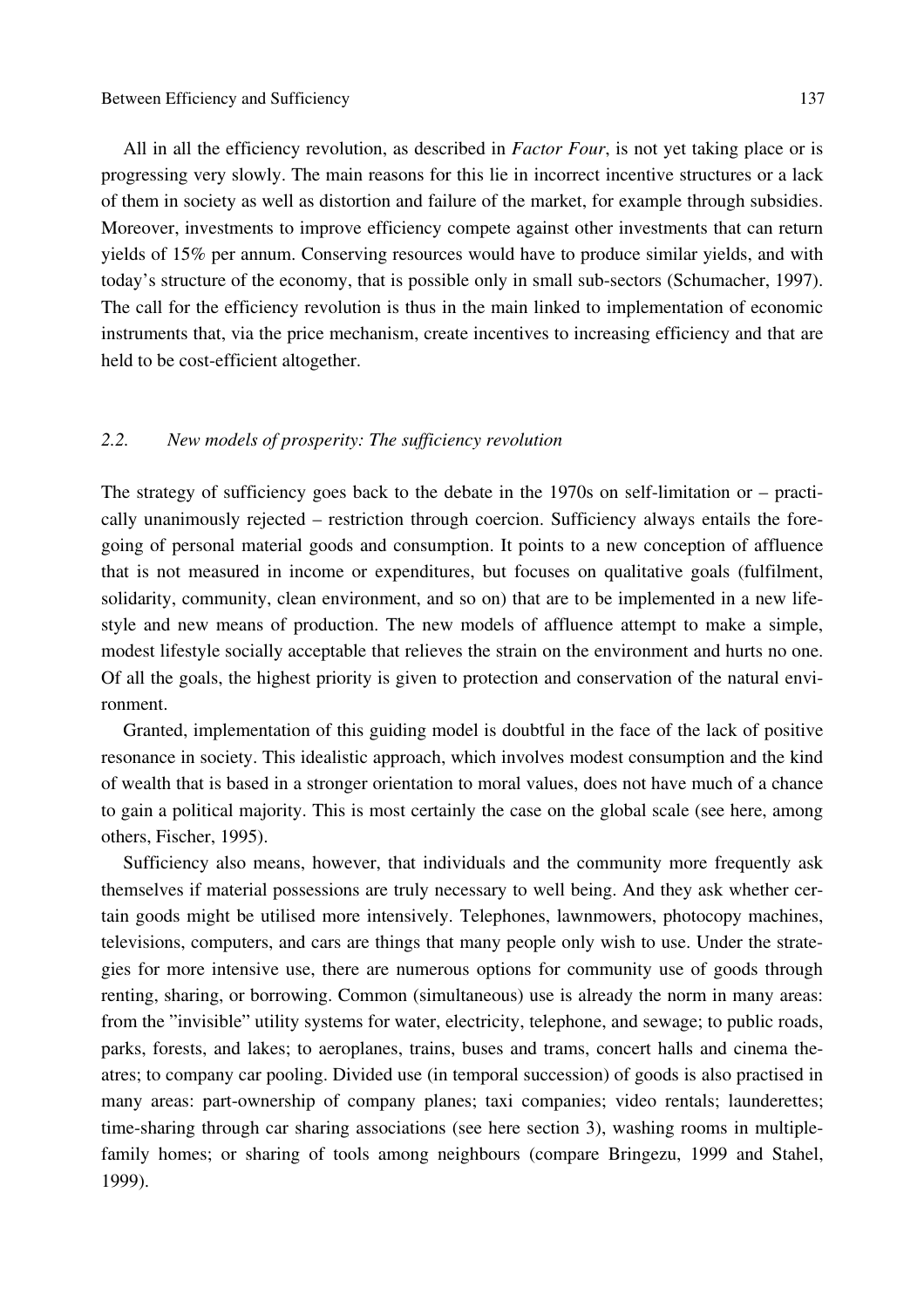Unnoticed by many economists, large markets for divided, or shared, use have already developed today. For example, time-sharing of holiday flats has become a worldwide business with a turnover of approximately CHF 6 billion. In addition, many routes to more intensive use of resources, such as sharing or borrowing, are taken by self-help groups and co-operatives, which means that they take place outside the monetary economy (Stahel, 1999).

More intensive, shared use of resources avoids unnecessary waste and can bring economic gains to the users. Shared and more intensive utilisation goes hand in hand with the principle of "using with care", and it bases principally on trust. Misuse may result in expulsion from the "community". Shared utilisation thus supports a shift in participants' values towards sustainability.

#### *2.3. From efficiency and sufficiency towards consistency?*

The discussion on efficiency and sufficiency has paved the way for a third strategy, called the consistency strategy. Figuratively, consistency means compatibility, acceptability, coherence, agreement. Consistency does not focus primarily on reducing resource use through efficiency gains or renunciation, but rather aims at sustainable management of resources, in very large volumes, through a comprehensively conceived, closed economic cycle. Here the consistency strategy aims at the development of basic innovations that open up fundamentally new paths of technological and product development (compare, among others, Huber, 1995, or Hofmeister et al., 1999a). An example of innovation of this kind is the fuel cell, as opposed to traditional car engines or combustion plants; fuel cells produce no or low emissions. A step further is taken with the general transition from fossil fuels to hydrogen, in the form of solar hydrogen, for instance (Hofmeister et al., 1999a).

Establishing consistency while at the same time increasing efficiency is also the goal of integrated environmental protection according to ISO 14000 standards. This route is no longer a matter of "end of pipe" measures for aftercare of the environment. These standards dictate integrated, proactive protection of the environment. Here possible negative environmental impact is taken into account from the very start of the planning of a product (Schumacher, 1997).

Through the aid of any of the three strategies of efficiency, sufficiency, or consistency alone the goal of environmental acceptability does not seem achievable. A meaningful combination of all three strategies is required. The instruments examined in detail in section 3 and the instruments looked at for comparison purposes in section 3.3 all – in varying ways – integrate efficiency and/or sufficiency strategies.<sup>2</sup>

 $\frac{1}{2}$  $\frac{1}{2}$  Instruments that follow a pure consistency strategy were not investigated.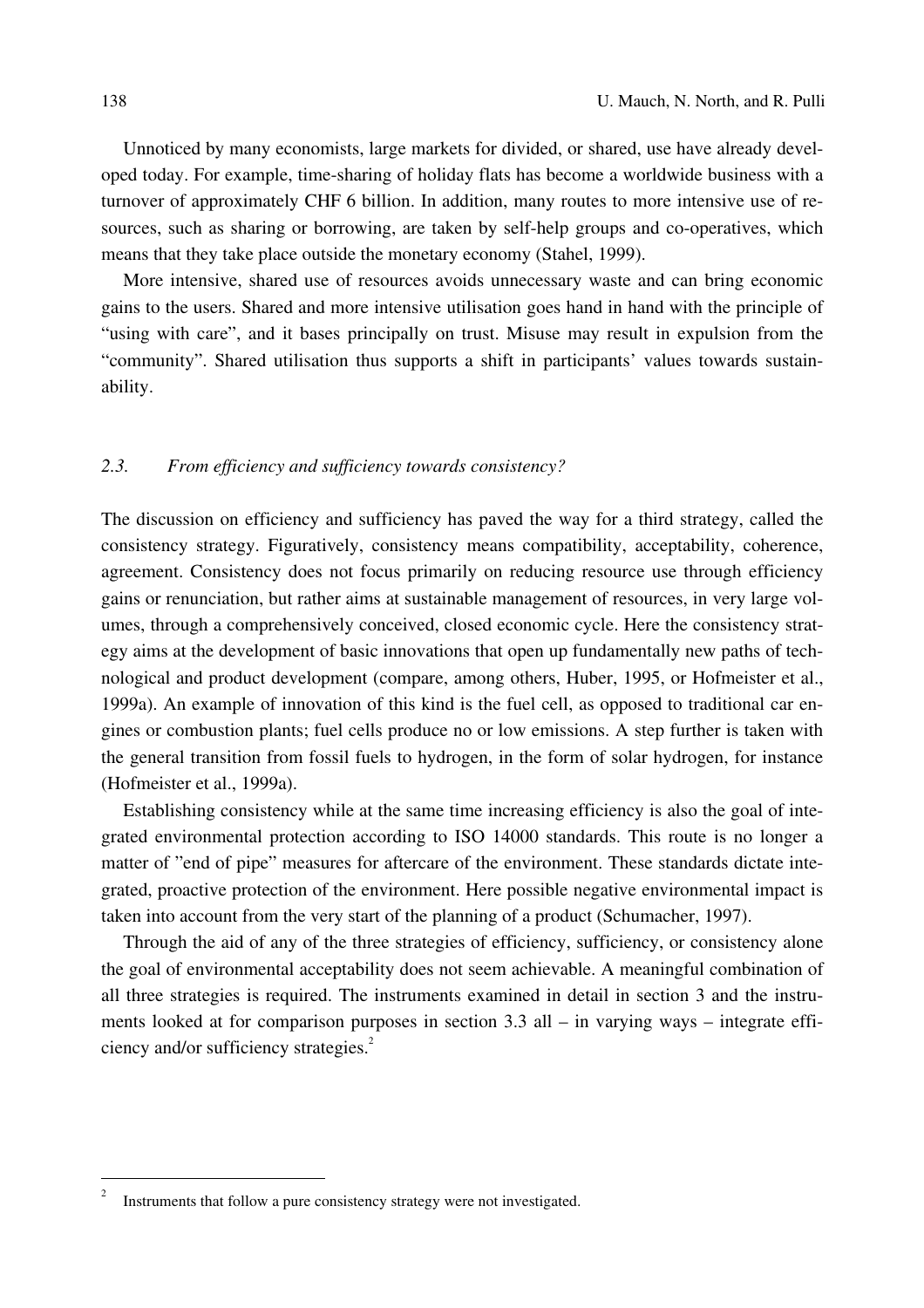Between Efficiency and Sufficiency 139

# **3. Instruments with characteristics of a sufficiency approach**

# *3.1. Introducing the case studies*

The instruments examined show the following features:

- They develop on private initiative without pressure from above (that is, not upon set instructions from federal or local authorities) and from the bottom-up.
- They are closely related to environmental consciousness and sustainable practices. That is, they aim towards a direct or indirect effect on the environment and an ecological revolution in daily living.
- They integrate environmental policy goals in their activities, or do so at least at the start.
- Participation is on a voluntary basis.
- Participants accept higher costs and/or changes in lifestyle.
- They thus contain the fundamental elements of a sufficiency approach.

The instruments showing sufficiency characteristics that we examined fall in the typology under service and infrastructure or communication and diffusion instruments. A sufficiency strategy can be followed and implemented by individuals, households, or communities. At the level of the individual, we will look at car sharing (Mobility Switzerland), at the level of households we examine the Household EcoTeam Programme of Global Action Plan (GAP), and at the community level we turn to the Model Bicycle City of Münsingen (*Veloville*). The following describes the most important aspects of these instruments as well as their goals (sections 3.1.1 to 3.1.4) and assesses their ecological effects and market potential (section 3.2.). A comparison to the ecological impacts and market potentials of economic instruments and command and control instruments follows in section 3.3. Finally, success factors for raising the market potential are outlined (section 3.4).

# *3.1.1. Reducing traffic by sharing cars (Mobility Switzerland)*

Fifteen years ago, the idea that several persons could share one car in order to save on costs and to reduce environmental impact gained organisational impetus with the forming of two associations, Sharecom and ATG (*Autoteilet Genossenschaft*). The idea continued to grow and develop, and since 1993, it has been promoted and supported, financially and conceptually, by the federal government's energy action programme Energy 2000.<sup>3</sup> In 1997 the two organisations merged to form Mobility CarSharing Switzerland. By the end of 1999, 1,200 cars were available for use by approximately 30,000 participants in the scheme.

Customers, both individuals and companies, use car sharing vehicles in different ways. Private individuals (about 83%) tend to use the vehicles mainly for leisure-time activities and also for goods transport or big shopping trips. Companies use the cars for business trips, but for lei-

 <sup>3</sup>  $3\degree$  See also the study by BÄTTIG AND BALTHASAR.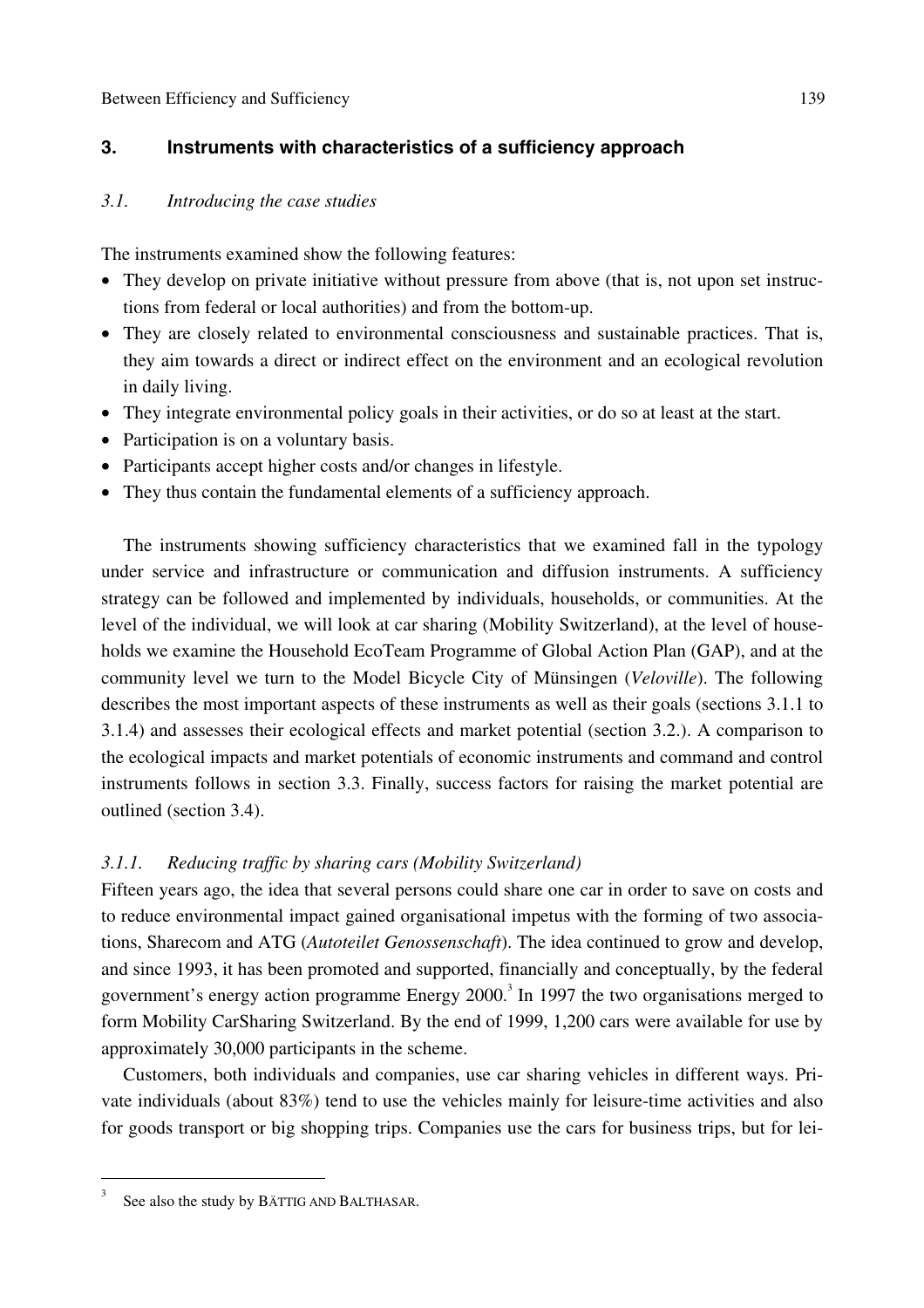sure-time activities and shopping as well. At present, Mobility CarSharing's offer of cars for holiday travel, daily shopping, and the commute to work have not found much response. This will change in future, however, particularly with regard to holiday trips, as a result of collaboration with the Swiss Federal Railways and other public transportation providers. Participants will have at their disposal car sharing vehicles, which are often stationed at the railway stations, all over Switzerland (Muheim, 1998).

Theoretically, there are 1.7 million potential customers for car sharing. They range in age from 18 to 74, are in the possession of a driver's license, and live in developed zones of municipalities of over 2,000 residents. In a survey of this group, 613,000 people stated that they could well or very well imagine participating in the scheme. This corresponds to 9% of the population of Switzerland (Muheim, 1998).

#### *3.1.2. Reducing household related environmental problems (Global Action Plan)*

GAP was founded in 1989 as a non-profit organisation in the United States. GAP's main goal is to promote sustainable lifestyles through educational instruction in easy and concrete resourceefficient practices. In 1990, GAP set the target to reduce water use by a third, household waste by 75%, and CO<sub>2</sub> emissions by 20% by the year 2000. Programmes were developed for communities, households, schools, and companies. The GAP strategy is based upon Roger's Diffusion of Innovations theory (Rogers, 1995), which is a model of the gradual acceptance of new ideas in society.<sup>4</sup>

In GAP's Household EcoTeam Programme, five to eight households form a team to adopt resource-efficient practices in the areas of waste, water, energy, mobility, and consumer behaviour with the aid of a workbook of easy-to-use suggestions for practice.<sup>5</sup> In order to demonstrate the results of the programme and their own actions, participants measure their usage at the start and at the end of the household programme. The programme is built on three pillars: specific suggestions for practice based on sustainability goals, active support and advice to teams, and feedback by means of collecting results and reporting back to the teams.

In the mobility sector, GAP suggests a number of measures to reduce mobility-related environmental impacts. They include giving up driving your own car and switching to public transportation; giving up driving in part; fuel-saving driving practices and adherence to speed limits; the forming of commuter car pools; purchase of a more fuel-efficient vehicle or electromobile;

 $\frac{1}{4}$  The model identifies five different phases of diffusion (innovators, early adopters, early majority, late majority, laggards) and describes the groups within a population that tend to accept an innovation at each phase. As soon as an innovation has been adopted by enough individuals within a particular group, it achieves the "critical mass", and the innovation's further rate of adoption becomes self-sustaining. GAP was designed to facilitate fast development of this critical mass in "early adopter" groups, neighbourhoods, and communities (Market Street Research Inc., 1996).

<sup>5</sup> For example, weather-strip doors and windows, turn hot water boiler temperature to 55 to 60 degrees, replace lightbulbs with energy-saving bulbs, separate trash, install a flush-interrupter to toilet tank, calculate commuter expense, experiment with using public transportation to work, choose durable products, and so on.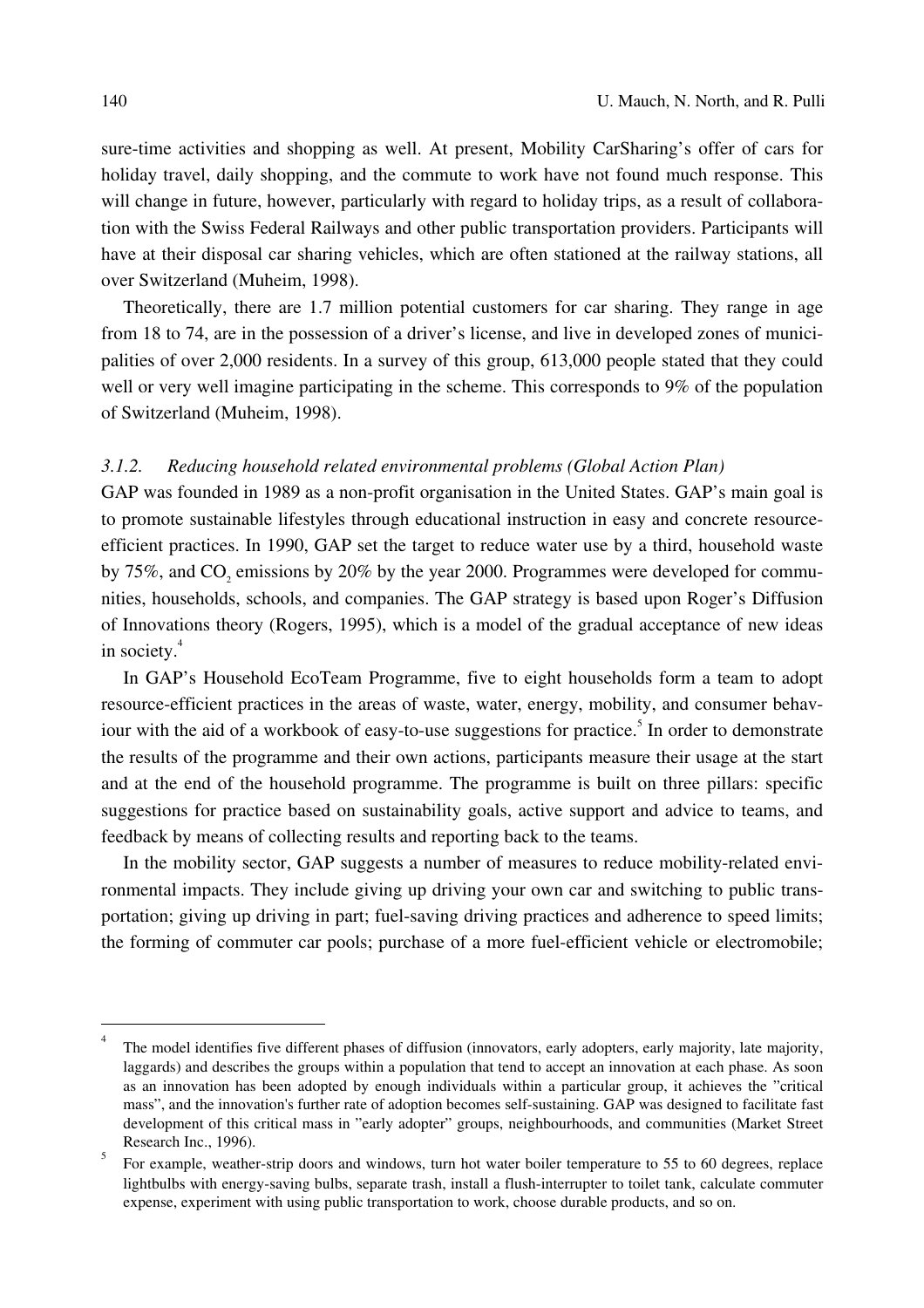more rational and efficient planning of business trips; and foregoing flights to vacation spots and long holiday trips by car. $<sup>6</sup>$ </sup>

#### *3.1.3. Promoting bicycle mobility by a community based action (Veloville Münsingen)*

Münsingen, the regional centre of the Aare Valley between Bern and Thun, has a population of more than 10,000. With a volume of 20,000 vehicles, traffic jams the centre of town every morning and evening. As a consequence of the large proportion of traffic in the town itself, alternatives within the town were required.

In the framework of the project "Traffic Management in Energy Towns", initiated by the sponsor association *Energiestadt*<sup>7</sup> in collaboration with the federal energy action programme Energy 2000, an energy-saving campaign was started in Münsingen. The conception and planning of the campaign was turned over to a broad-based committee (representatives from town administration, business, local citizens). The committee, in co-operation with local businesses, decided to hold a special bicycle stand event.

On the day of the event in May 1995, bicycle stands were set up in front of local shops and stores. Münsingen was christened "*Veloville*" (bicycle city), and new, blue *Veloville* markers were added to the official town signs. Information was distributed to all households, and local clubs and associations held numerous special bicycle events. The bicycle stand campaign was a success with the public and was received with great interest by the national media. The results of the campaign were evaluated in an interview survey of participants and external observers (INFRAS, 1997).

 <sup>6</sup> <sup>6</sup> Within the framework of the Swiss Prority Programme Environment (Swiss National Science Foundation), the Centre for General Ecology IKAÖ, IKF, University of Zurich, and INFRAS collaborated in 1997/1998 on a written survey of GAP participants, whereby the present authors investigated the topic of mobility. In addition to questions about everyday practices, the participants were asked about their choice of transportation, travel distances, political attitudes, and attitudes towards GAP measures in the area of mobility. See here also BRUPPACHER AND ULLI-BEER and VATTER ET AL.

<sup>7</sup> *Energiestadt* (Energy City) was founded in 1989 and is sponsored today by NGOs and the Swiss Federal Office of Energy.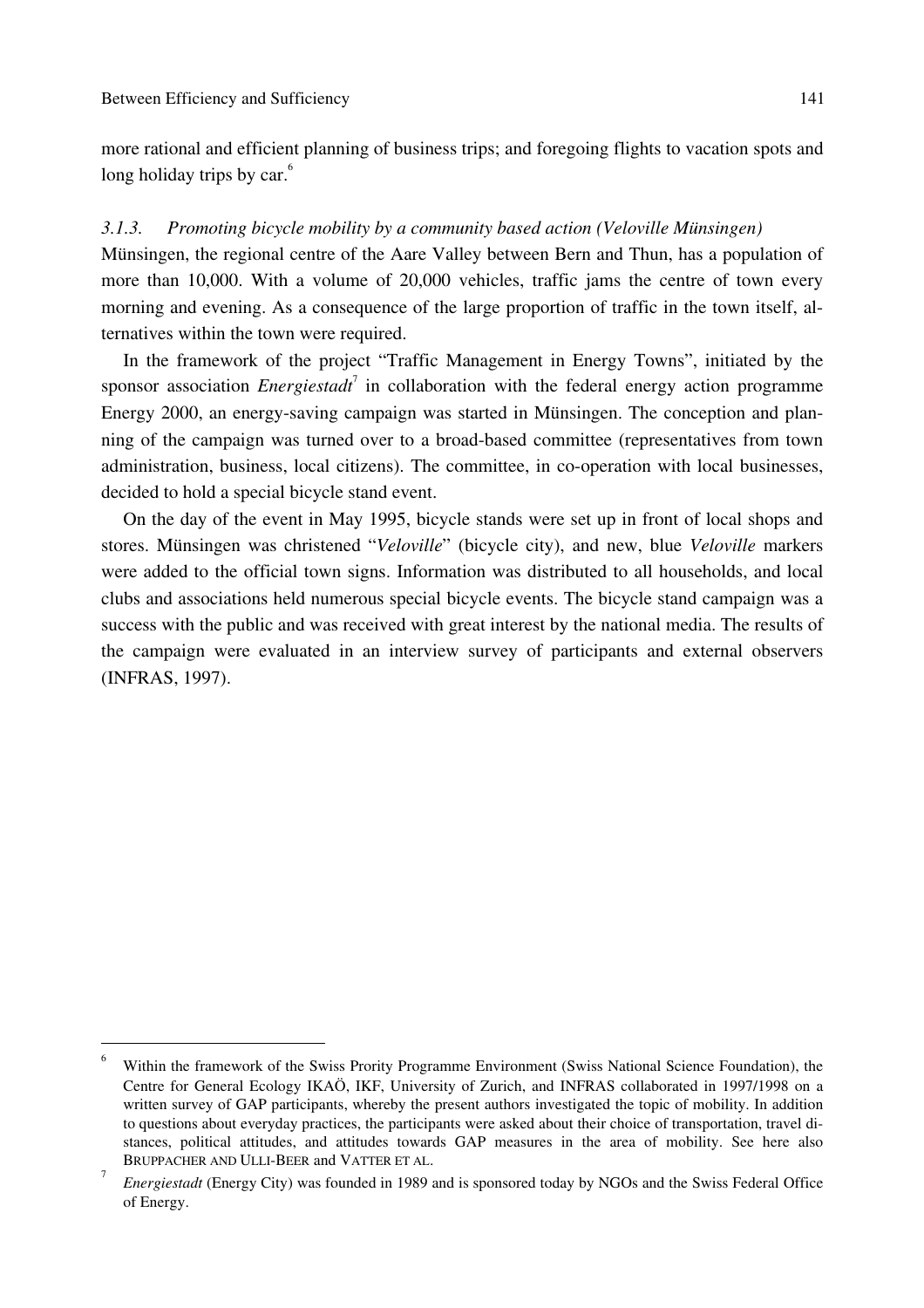# *3.1.4. Summarising the case studies*

The case studies can be summed up as follows:

**Table 1:** The action programmes at a glance.

| Case study             | <b>Sponsor or provider</b>                                                           | Goals                                                                                                                            | <b>Implementation</b>                                                                                                                 |
|------------------------|--------------------------------------------------------------------------------------|----------------------------------------------------------------------------------------------------------------------------------|---------------------------------------------------------------------------------------------------------------------------------------|
| GAP                    | Independent NGO                                                                      | Aims to promote the de-<br>velopment of environ-<br>mentally sustainable<br>lifestyles                                           | Simple and easy-to-do<br>instructions for practices<br>that can be applied in<br>groups                                               |
| Mobility<br>CarSharing | Private association                                                                  | Aims at cost savings and<br>reduction of environ-<br>mental impact by having<br>many persons share a<br>small number of vehicles | Nation-wide fleet of ye-<br>hicles and combined<br>mobility through col-<br>laboration with public<br>transport organisations         |
| Veloville<br>Münsingen | Broad based working<br>committee of adminis-<br>trators, businesses, and<br>citizens | Aims to improve the traffic<br>situation within the<br>municipality                                                              | Numerous events in a<br>bicycle campaign and a<br>commitment from the<br>municipality to make the<br>centre more bicycle-<br>friendly |

*3.2. Possible ecological outcome of instruments incorporating a sufficiency approach*

# *3.2.1. Mobility CarSharing*

While initially mainly people who did not own cars joined the car sharing organisation, there have been an increasing number of new memberships in connection with the purchase of a car. Total mobility in kilometres has not changed significantly as a result of CarSharing membership. Whether members or non-members of CarSharing, people travel a distance of between 13,000 and 16,000 kilometres by private and public transportation per year. Only when people give up their cars as a result of joining the CarSharing scheme is their travel reduced by any notable amount (see Figure 1).

By increasing the proportion of mobility by public transport, people who have joined Car-Sharing have reduced their energy use (fuel) on average by 4,200 megajoules (MJ) per year (from 14,000 MJ to 9,800 MJ). With about 30,000 active customers at the end of 1999, this resulted in total energy savings of approximately 130 terajoules (TJ) per year, which is more or less equal to the annual power consumption of a small municipality with a population of 5,000 residents.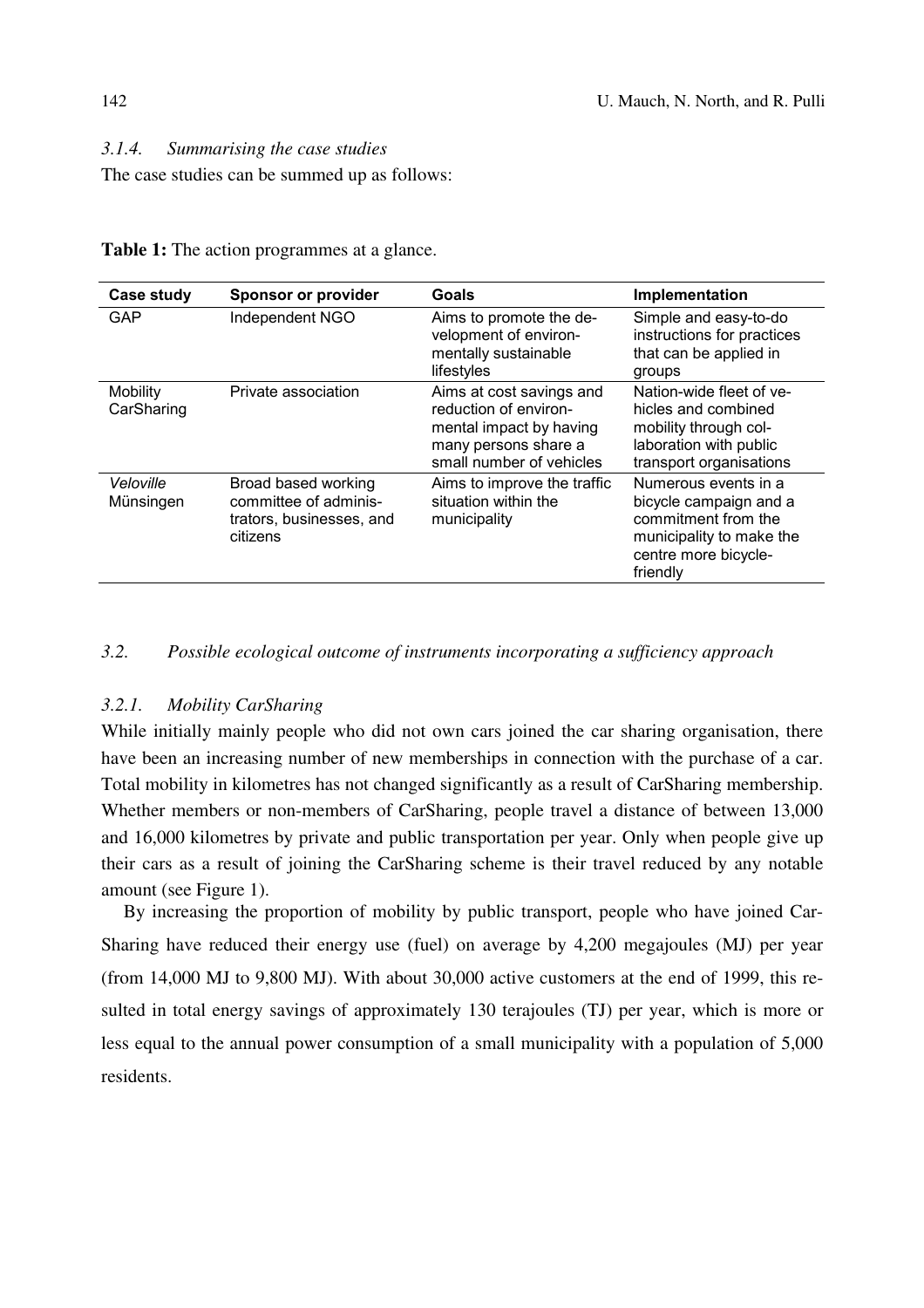

**Figure 1:** Energy savings according to customer category (source: Muheim, 1998). Through joining CarSharing, the average personal energy requirements for private motorised and public transportation can be greatly reduced  $(100\% = \text{without CarSharing}).$ 

With about 22,000 MJ fuel requirements per year, persons using their own private automobiles have a higher energy consumption than participants in CarSharing. If these potential customers join in, the average energy savings increases, because the overall impact of CarSharing depends on the number of users and the proportion of those who give up car ownership. As the proportion of people with their own cars decreases, the level of customer-specific energy savings increases to an estimated figure of 6,400 MJ per year. If the theoretical customer potential of over 600,000 interested persons were fully exploited, CarSharing could reduce motorised mobility by 1,700 million kilometres (2.3% of the total personal mobility demand). Moreover, distances travelled by individual cars are travelled in a more energy-efficient manner due to the fuel-saving fleet of cars. The specific fuel requirements decrease by 17%. All together, the result is a **reduction of fuel requirements by a total of 3.9 petajoules (PJ) per year**, or about 3% of total fuel consumption by private motorised transport (Muheim, 1998).

# *3.2.2. Global Action Plan*

In Switzerland more than 1,000 households have worked through the GAP Household EcoTeam Programme to date. According to GAP 1996, the results of over 100 GAP teams yielded savings of 18% in trash production, 14% in water use, 8% in energy use, and 13% in  $CO_2$  emissions through motor travel. These figures reflect only the energy savings during the course of the programme, however, and do not include eventual continued savings. Significant improvements can be achieved mainly in the areas of waste and consumption, with partial success in the area of water. On the other hand, most of the suggestions in the areas of mobility and energy can not be put into practice. Problems arose whenever implementation of the measures involved high investment costs, great efforts in terms of time, significant reduction of comfort, and inadequate or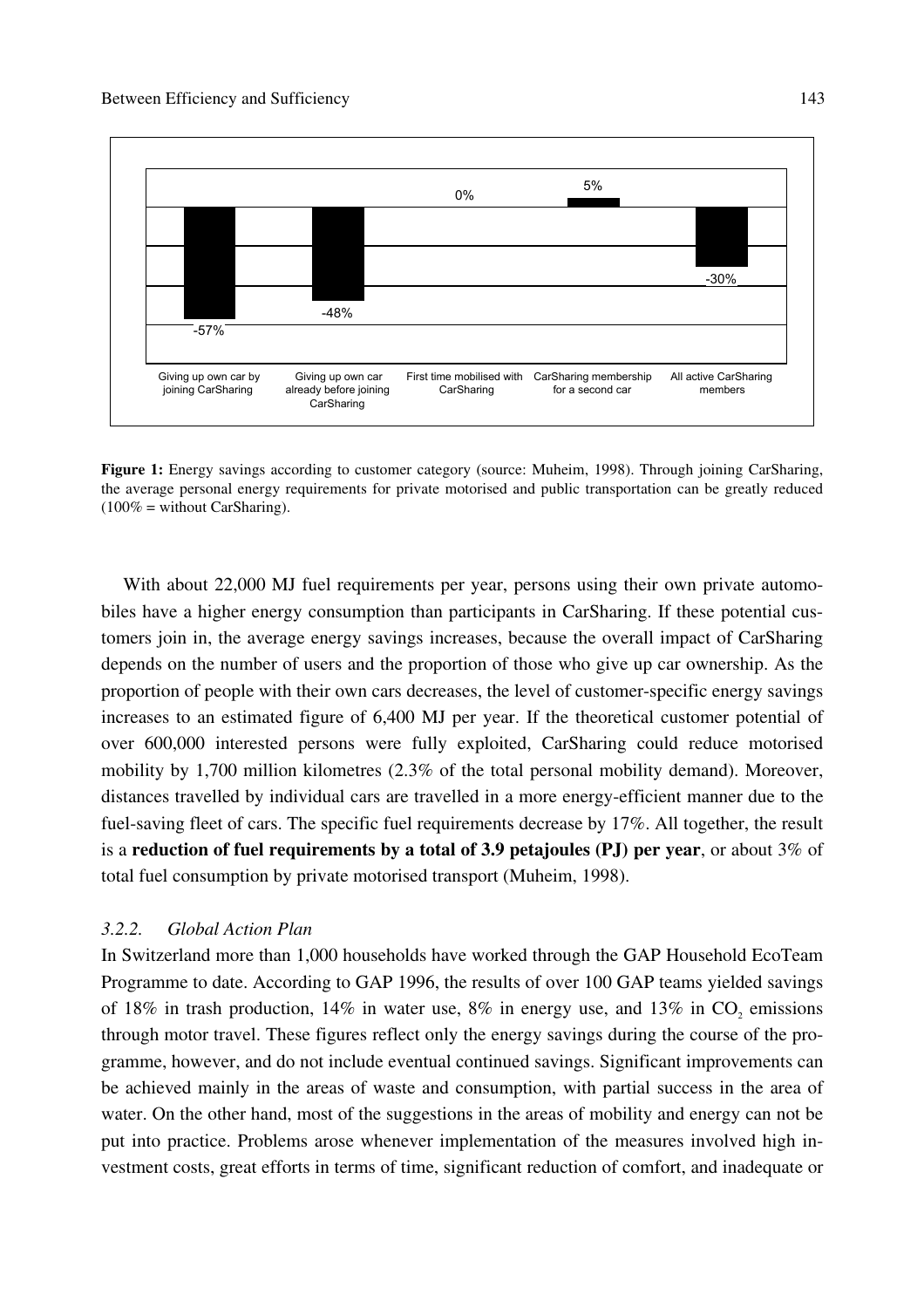lacking infrastructures. Other measures that were difficult to put into practice were as a rule those that required co-operation with other, less interested persons (Känel et al., 1998).

According to our survey at the start of the programme, participants tend to question the effectiveness of the measures proposed by GAP. Participants thus find it difficult to apply the practices suggested for the area of mobility, as they assess the potential effectiveness to be low. Over half of the participants are willing to practice the measures of careful, fuel-saving driving and adherence to speed limits (see Table 2). At the same time, however, these two measures are judged to be the least effective measures with regard to the environment. Participants find measures more effective that involve total renunciation of cars, respectively a shift to the use of public transportation. On total then, the participants demonstrate a moderate degree of willingness to put the suggested measures into practice.

| <b>GAP activity</b>                                                           | What measure do<br>you intend to put<br>into practice in the<br>coming months? | What is your assessment of the environmental<br>effectiveness (impact) of the measure? |          |      |             |
|-------------------------------------------------------------------------------|--------------------------------------------------------------------------------|----------------------------------------------------------------------------------------|----------|------|-------------|
|                                                                               |                                                                                | low                                                                                    | moderate | high | no response |
| Give up driving altogether,<br>shift to public transportation                 | 40%                                                                            | 8%                                                                                     | 11%      | 75%  | 6%          |
| Give up driving in part                                                       | 41%                                                                            | 10%                                                                                    | 73%      | 11%  | 6%          |
| Careful, fuel-saving driving<br>and adherence to speed<br>limits              | 51%                                                                            | 29%                                                                                    | 54%      | 11%  | 6%          |
| Form commuter car pools                                                       | 0%                                                                             | 8%                                                                                     | 60%      | 17%  | 14%         |
| Purchase a fuel-efficient car<br>or electromobile                             | 2%                                                                             | 16%                                                                                    | 46%      | 24%  | 14%         |
| More rational and efficient<br>planning of business trips                     | 6%                                                                             | 19%                                                                                    | 40%      | 29%  | 13%         |
| Forego flights to vacation<br>destinations and long holi-<br>day trips by car | 25%                                                                            | 10%                                                                                    | 16%      | 68%  | 6%          |

**Table 2:** GAP participants' assessment of GAP measures in the mobility sector.

Planned implementation of measures and assessment of their effectiveness (survey of 63 participants in the GAP programme).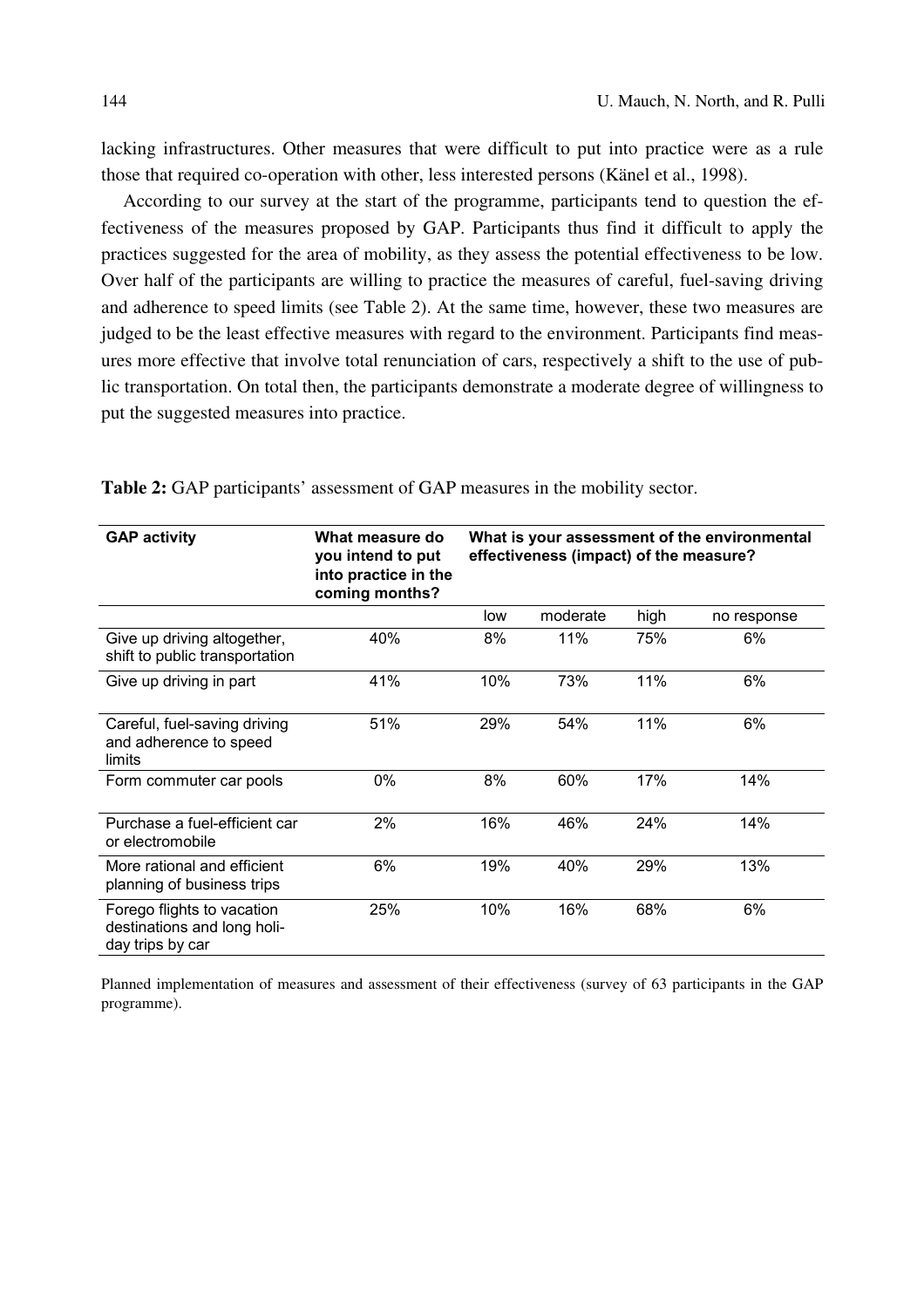No definite prognosis can be made as to how long the measures in the area of mobility remain effective. Due to the problems in implementation, the medium- and long-term effects of the measures are certainly lower than the figures provided by GAP.<sup>8</sup> There is an additional factor besides: according to our survey, GAP participants already drive only half the average Swiss personal travel distance (about 7,000 km per year), and they are more conscious of environmental issues.

If we assume an optimistic amount of energy savings of about 10%, a potential of 10,000 participants, <sup>9</sup> and effects maintained over a longer term for 10 to 20% of all participants, GAP could achieve a long-term maximum of 0.2 to 0.4 PJ savings in energy per year.<sup>10</sup>

#### *3.2.3. Bicycle and pedestrian model town (Veloville)*

With its declaration of a *Veloville*, Münsingen has committed itself to long-term promotion of the bicycle. Further campaign events are planned, and issues important to pedestrians have also gained weight. The survey interviews showed that the population would be receptive to a discussion and an examination of traffic and the choice of the means of travel.

Despite that, no change in behaviour on the basis of *Veloville* could be established (INFRAS, 1997). Members of the working committee do not see any reduction of traffic on the main road – on the contrary, they believe that the traffic volume has increased. For this reason, no quantitative figures on energy savings caused by the campaign can be derived.

# *3.3. A comparison with command-control and economic instruments*

A number of further instruments are being implemented in the mobility sector or are planned for the near future. There are communication and diffusion instruments (propagating ecological driving) on the one hand, and command and control instruments (speed limits), and economic instruments (petrol price increase, energy tax) on the other. The following energy savings can be achieved in comparison to the instruments examined in section 3.2 (see also Figure 2):

• Ecological driving: Another measure supported by the federal energy action programme Energy 2000 is "eco-driving".<sup>11</sup> If appropriate learning contents are included in driver education courses, a clear and lasting reduction in fuel consumption can be achieved (IAP, 1995). Over the long term, in comparison with the traditional style of driving, eco-driving can yield fuel savings of 10 to 15% (Energie 2000, 1998). With 40,000 new drivers trained in eco-driving

 <sup>8</sup> According to Graf 1997, 40% of participants in a survey report that energy savings have been maintained up to the present date, while 55% do not respond and thus appear to be sceptical about how long the measures remain effective. The figure for mobility measures must be significantly lower. 9

 $\frac{9}{10}$  To be achieved around the year 2010 based on the current diffusion rate.

<sup>&</sup>lt;sup>10</sup> Assumed: 7,000 km per year and person, 8.5 l petrol per 100 km.

<sup>11</sup> Eco-driving is a fuel-efficient and thus more economical and more environmentally friendly style of driving (correct choice of gear, low engine revolution driving, avoidance of unnecessary braking by means of a defensive driving style, regular tire pressure checks, and so on).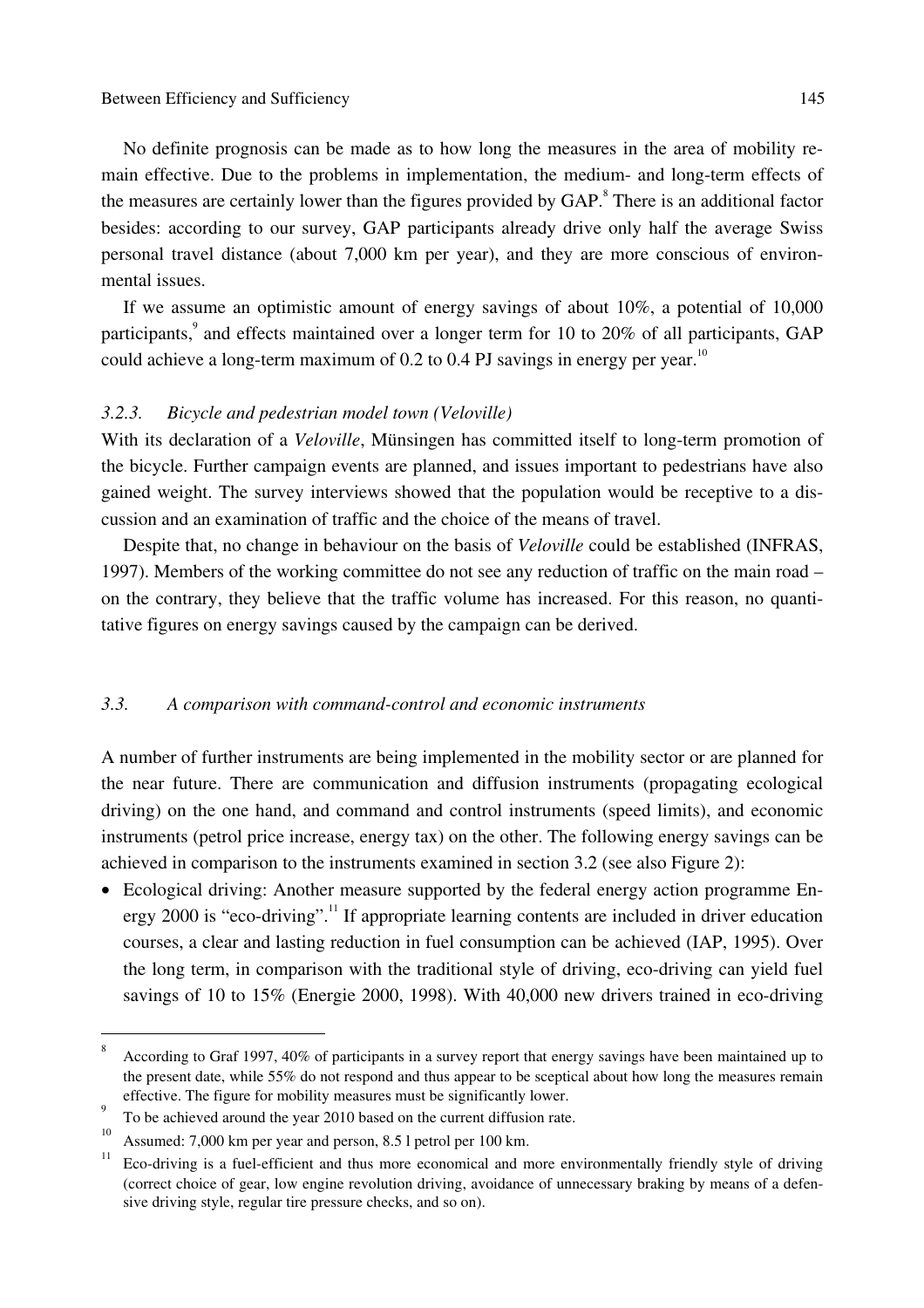annually (in 1999 about half of all new drivers), an energy savings of 200 TJ can be reached. Each year, of course, there are more new drivers, and this will increase the energy savings through eco-driving. If all drivers in Switzerland were trained eco-drivers, over 20 million PJ of fuel energy could be saved (at 10% of the fuel requirements).

- Speed limits in residential neighbourhoods: A comprehensive reduction of the speed limit in residential neighbourhoods from 50 to 30 km per hour could result not only in increased traffic safety, but also in fuel savings (INFRAS, 1998). This is based on the assumption that fuel consumption decreases at slower speeds. On the whole, we could reckon with energy savings in the amount of about  $0.2$  PJ annually.<sup>12</sup>
- Price increase on fuel: A comprehensive introduction of a fuel tax of CHF 0.50 per litre would lead to a reduction in distance travelled by car or a change in driving behaviour. A reduction in energy consumption of 10 PJ per year could be achieved (INFRAS, 1998).
- $CO<sub>2</sub>$  Law: The effects of the  $CO<sub>2</sub>$  Law on the transport sector are assessed in the framework of the energy perspectives of the Swiss Federal Office of Energy (Prognos, 1996). In comparison with the reference scenario (implementation of all approved measures), the  $CO<sub>2</sub>$  Law can achieve energy savings of about 41.5 PJ per year by 2030 (-12% compared to the reference scenario).



**Figure 2:** Long-term effects of measures in the transport sector if the potentials are fully exploited.

<sup>&</sup>lt;sup>12</sup> In the spring of 2000, both the Federal Council and the National Council voted against a general reduction of speed limits in residential neighbourhoods.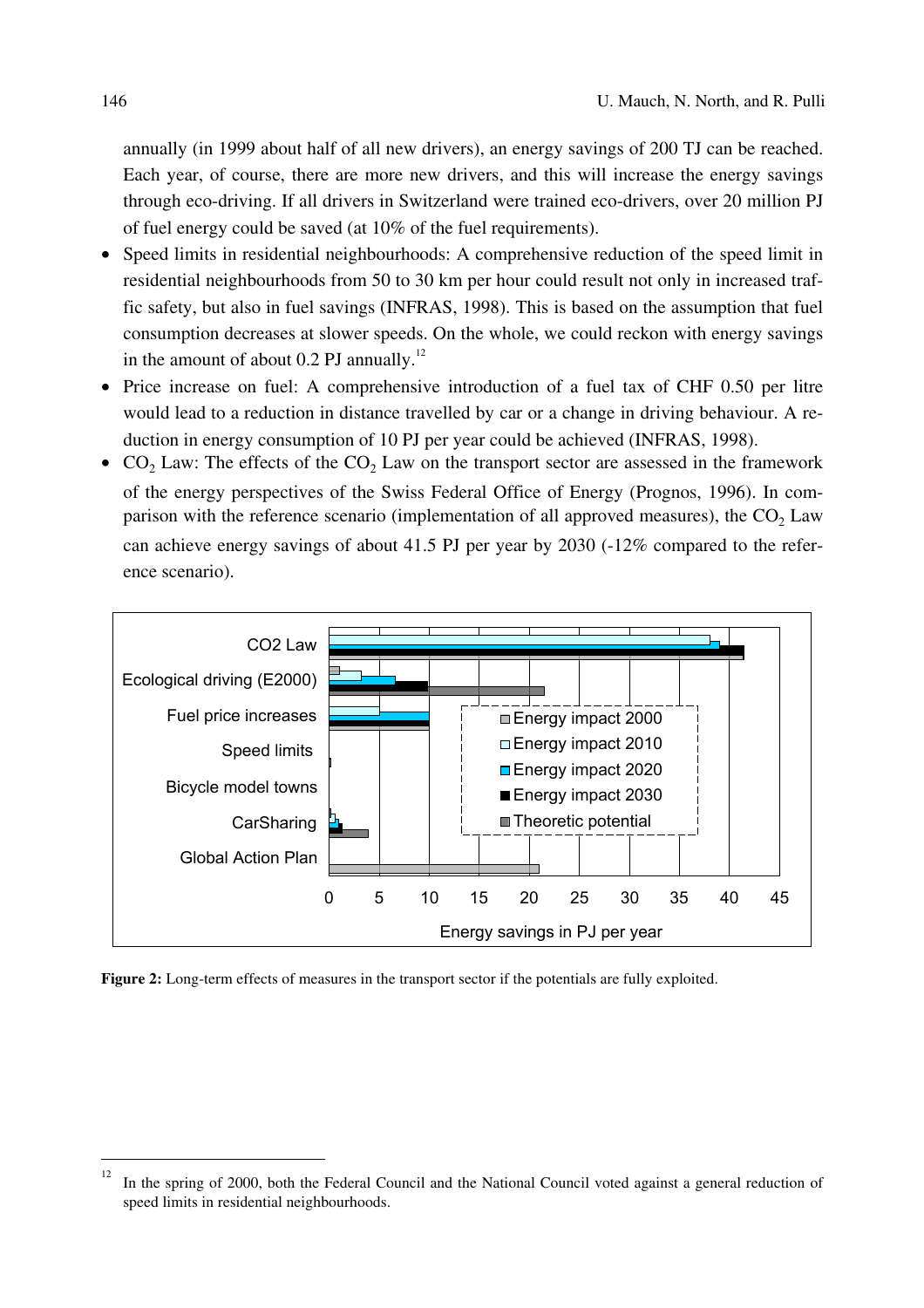Figure 2 shows that the effects in terms of energy reduction that can be yielded by federal government or cantonal economic instruments or command and control instruments (fuel price increase, implementation of the  $CO<sub>2</sub>$  Law) as well as communication instruments (ecological driving) that follow an efficiency strategy are considerably greater than the effects of the instruments with characteristics of a sufficiency strategy that we examined above.

#### *3.4. Success factors and barriers for further implementation*

For the goals set by GAP to be achieved through the measures they propose, two factors are extremely important. First, a change in lifestyle must be sustained over the long term. However, in the mobility sector in particular, the GAP measures are very difficult to put into practice. The barriers appear to include the high investment costs, high expenditure of time, and great sacrifice in terms of comfort. Whether the measures would remain effective in the long term has not been examined in a comprehensive manner. It is significantly easier to apply the measures once and in a limited fashion than to maintain the behaviours through time.<sup>13</sup> It is also probable that a change in lifestyle is more difficult for a person who is not very conscious of environmental concerns than for a person who has a high level of awareness. For this reason, we hardly expect to see a comprehensive change in lifestyles.

As the second important factor, a widespread diffusion of the programme is essential. According to GAP, a critical mass of 10 to 20% of the population is required for successful implementation of the programme, and this could be achieved in three to four years. However, this has not taken place so far. It appears to be difficult to find a sufficient number of interested persons. This was apparent also in our own survey. GAP participants make only cautious predictions in this regard, and they tend to see a high enough potential for participation only in their own circles of friends. The critical mass could hardly be reached in that way. As long as the two factors – changes in lifestyle and diffusion – can not be better implemented, the ecological contribution will remain quite modest.

The situation is somewhat different with car sharing. Car sharing can contribute significantly to environmental sustainability in the mobility sector. For this, the attempt has to be made to tap the full customer potential (600,000 persons). An analysis of present-day users' reasons for participating in the Mobility CarSharing scheme shows a shift from ideological to more pragmatic and cost-oriented arguments. Mobility behaviour changes most with participation if, at the same time, members give up the use of their private cars. This means that car sharing can be made more attractive using two approaches. On the one hand, CarSharing itself can improve the quality and comprehensiveness of its services, for this has a positive effect on the rate of customer growth. On the other hand, positive effects can be achieved through improving the services and status of public transportation and non-motorised means of mobility. A tough barrier to mem-

<sup>&</sup>lt;sup>13</sup> However, a recent study in Holland indicates that behaviour changes resulting from GAP participation are not only maintained through time, but also become stronger (see here also BRUPPACHER AND ULLI-BEER).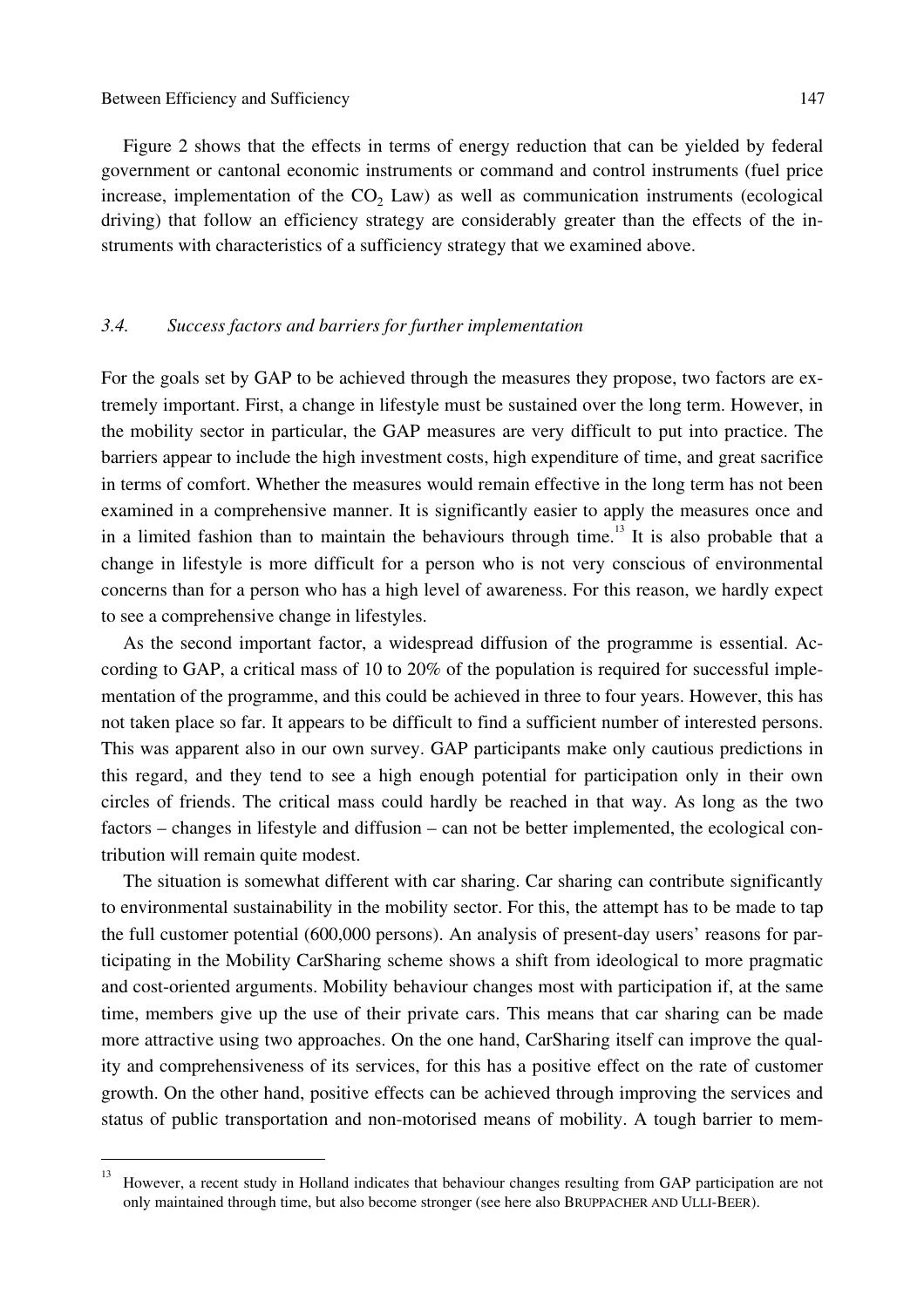bership in a car sharing scheme is fear of a loss of convenience and comfort. Potential customers also place high value on a wide choice of vehicles and safe, clean, and well-equipped cars. The success of the instruments examined above is thus dependent upon internal, programme-specific and external, programme-independent factors. For campaigns in a small context, such as *Veloville* Münsingen, broad based support and a good information policy seem essential. For national action programmes like GAP or CarSharing, ease of application and the optimisation of framework conditions in the mobility sector must be underlined.

# **4. Summary and conclusions towards an optimal combination of instruments**

The research on strategies for sustainable development has shown that both efficiency and sufficiency strategies have a role to play. Consistency – the economical management of resources by means of a comprehensively conceived economic cycle – must also be taken into consideration, particularly in the development of new technologies. In the face of growing consumption, technological innovations and increased efficiency alone will not suffice, however, to master ecological problems. What is more, efficiency gains are easily negated by growth effects and have in the past led to an increased demand for products and ultimately to an increase in resource use. At the same time, efficient products and services will most likely succeed on the market much more quickly than any shift in values towards sufficiency can take place. In addition, people will continue to show a wide spectrum of individual differences in future. While some people base their self-definition on their material possessions, others tend to seek fulfilment by means of contacts to other people and independent decisions over time. Thus, strategies of the efficiency revolution and the consistency revolution will succeed only if a sufficiency revolution occurs as well. Here community based, democratically organised self-imposed restriction through the sharing of goods can play an important role.

The service, infrastructure, and communication instruments in the mobility sector examined above – car sharing (Mobility CarSharing Switzerland), Global Action Plan's Household EcoTeam Programme, and the Bicycle City of Münsingen (*Veloville*) – show the characteristics of the sufficiency approach. They encourage people to give up their personal cars, to change over to public transportation, or to travel more by bicycle. In comparison to economic or command and control instruments implemented by the authorities that show the characteristics of the efficiency approach, the "sufficiency instruments" yield significantly smaller measurable ecological effects. This is because up to now, sufficiency instruments appeal primarily to people who are already environmentally conscious, while government instruments as a rule apply to the entire population. Only a small part of the population has been reached by sufficiency instruments, which demand a greater willingness to incur costs, seem to restrict the personal freedom to act, and demand a change in lifestyle. If the theoretical customer potential of such instruments were more fully exploited, the ecological effects would be more significant.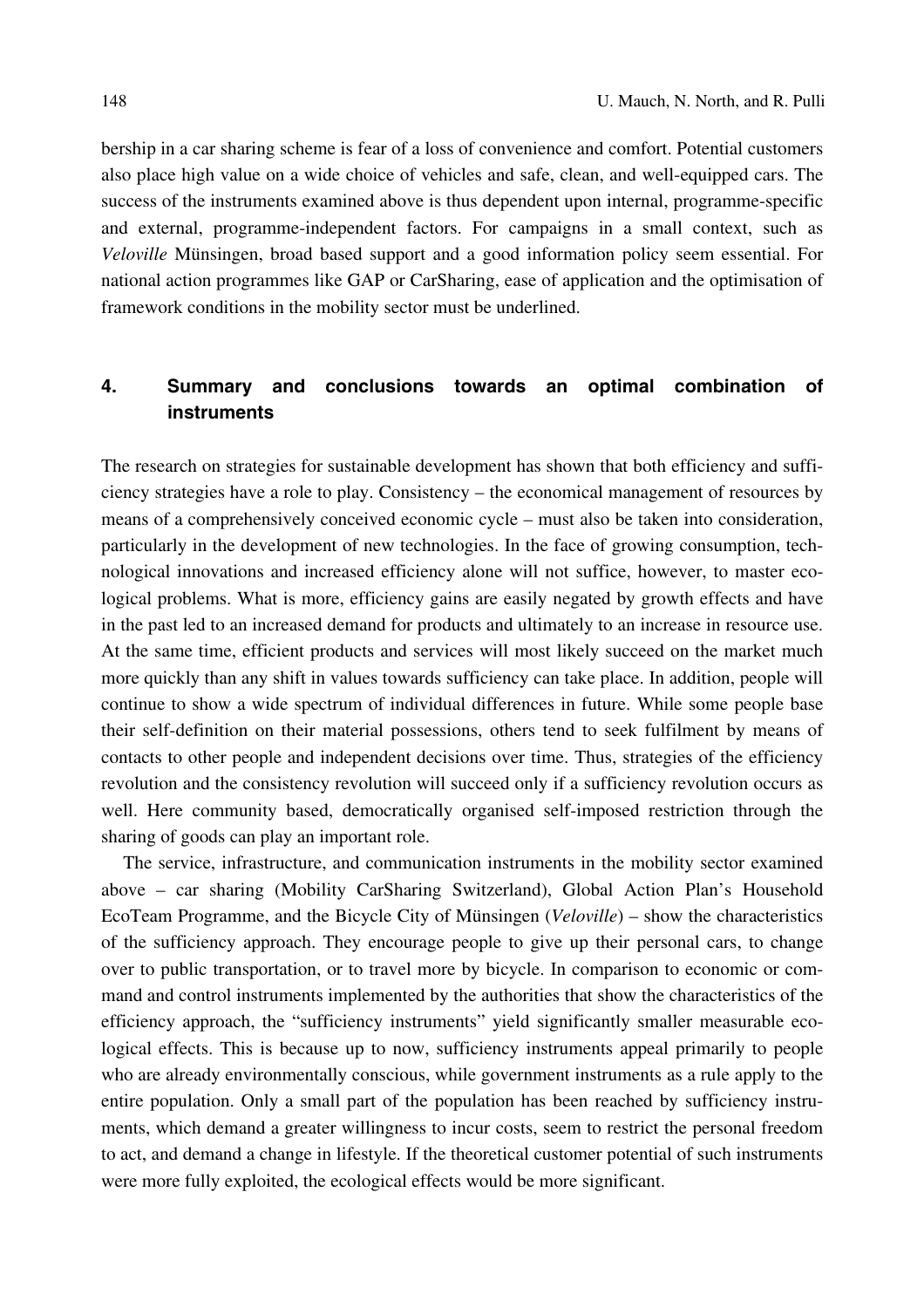A feasible way to strengthen the sufficiency instruments in the mobility sector that we examined would be to implement appropriate economic and/or command and control instruments. Price measures can be seen as the key to changes in mobility behaviour. This has also been acknowledged by earlier studies that concluded that instruments integrating price incentives are much more effective than sufficiency approaches or command and control instruments, especially in the energy and transport sector. These studies, however, also conclude that environmental consciousness and voluntary self-commitments can influence environmental action – last but not least in the sense of an important parameter for political decision-making processes (Diekmann, 1994; Frey and Busenhart, 1994).

Therefore, the energy policy planned for Switzerland that foresees price increases for fossil fuels promises to be an optimal basis for reinforcing "sufficiency instruments". Once the government has established these new framework conditions, participation in Mobility CarSharing or GAP will become more attractive to participants from an **economic** perspective as well.

However, as long as fuel prices remain low, the true costs of mobility are not borne, and private motorised transport continues to receive high priority, the growth in private traffic volume can only be checked by means of a big boost to the attractiveness of public transportation services and through the implementation of measures by federal and cantonal authorities. And so for the meantime, for sufficiency instruments to succeed, it is important that participants continue to show a willingness to pay the higher price of environmentally friendly products and services and a readiness to adopt changes in their lifestyles.

#### **References**

- **BCSD/Business Council for Sustainable Development** (1994) Getting eco-efficient. International BCSD/UNEP, Institute for Environment and Development. World Business Council for Sustainable Development. Online in the WWW: <http://www.wbcsd.com>
- **BFS/Bundesamt für Statistik** (1999) Statistisches Jahrbuch Schweiz. Bern.
- **Bringezu, S.** (1999) Aus weniger mach mehr. Über den Zusammenhang von Effizienz und Umweltverbrauch. *Politische Ökologie, 17/62*: 14-17.
- **BUWAL/Bundesamt für Umwelt, Wald und Landschaft and BFS/Bundesamt für Statistik** (1997) Umwelt in der Schweiz 1997 – Daten, Fakten, Perspektiven. Bern.
- **Energie 2000** (1998) 8. Jahresbericht des Aktionsprogramms Energie 2000. Beilagenband 1. Bern.
- **Diekmann, A.** (1994) Umweltbewusstsein oder Anreizstrukturen? Empirische Befunde zum Energiesparen, der Verkehrsmittelwahl und zum Konsumverhalten. *In*: Kooperatives Umwelthandeln, Modelle, Erfahrungen, Massnahmen, Diekmann, A. and Franzen, A. (eds.), Rüegger Verlag, Chur, Zürich.
- **Fischer, W.** (1995) Nachhaltige Entwicklung eine Norm für die Gestaltung unserer Zukunft. Online in the WWW: <http://www.zam.kfa-juelich.de/tff/tff\_sustaina.html>
- **Frey, B.S. and Busenhart, I.** (1994) Umweltpolitik: Ökonomie oder Moral. *In*: Kooperatives Umwelthandeln, Modelle, Erfahrungen, Massnahmen, Diekmann, A. and Franzen, A. (eds.), Rüegger Verlag, Chur, Zürich.
- **GAP/Global Action Plan Schweiz** (1996) Pressespiegel. Zürich.
- **Graf, E.O.** (1997) Energiesparaktionen. BFE/Bundesamt für Energie, Bern.
- **Hofmeister, S.** (1999) Über Effizienz und Suffizienz hinaus. Zur methodischen Weiterentwicklung des Stoffstrommanagements mit Bezug auf Nachhaltigkeit. *Politische Ökologie, 17/62*: 34-38.
- **Hofmeister, S., Huber, H. and von Gleich, A.** (1999a) Wege nach Ökotopia. Kann Nachhaltigkeit ohne Sparsamkeit erreicht werden? Eine Gesprächsrunde. *Politische Ökologie, 17/62*: 8-12.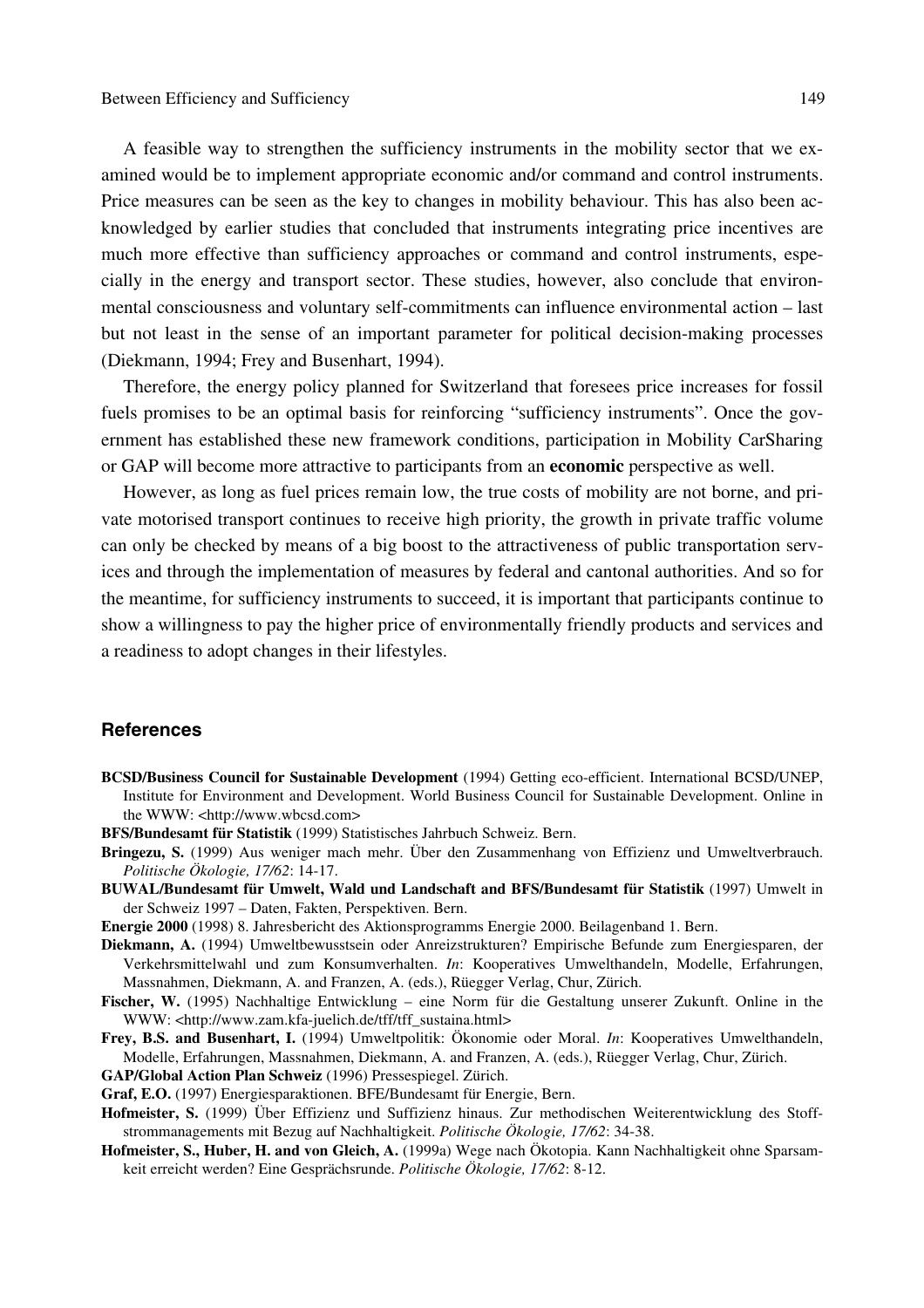- **Huber, J.** (1995) Nachhaltige Entwicklung durch Suffizienz, Effizienz und Konsistenz. *In*: Nachhaltigkeit in naturwissenschaftlicher und sozialwissenschaftlicher Perspektive, Fritz, P., Huber, J. and Levi, H.-W. (eds.), Stuttgart.
- **IAP/Institut für Angewandte Psychologie** (1995) Evaluation des Projekts "Eco-Fahrweise: Fahrlehrer- und Expertenausbildung". Zürich.
- **INFRAS** (1997) Evaluation Energiesparaktionen im Verkehr auf Gemeindeebene Beispiel "Veloville" Münsingen. Energie 2000, Ressort Treibstoffe, Bern.
- **INFRAS** (1998) Kosten-Wirksamkeiten von Umweltschutzmassnahmen im Verkehr. Forschungsauftrag 41/96 auf Antrag der Vereinigung Schweizerischer Verkehrsingeniere, SVI, Zürich.
- **Känel, E., Magun, B., Öhri, R. and Sanchez, A.** (1998) Umweltverantwortliches Alltagshandeln beim Global Action Plan: die Bedeutung sozialer Netze. Schriftenreihe Studentische Arbeiten, Nr. 11. IKAÖ, Universität Bern.
- **Market Street Research Inc.** (1996) The market potential for the household ECOTEAM Programme, prepared for GAP, Northampton, MA.
- **Muheim, P. and Partner** (1998) CarSharing der Schlüssel zur kombinierten Mobilität. Evaluation der Unterstützung des CarSharing durch Energie 2000. BFE/Bundesamt für Energie, Bern.
- **Prognos** (1996) Energieperspektiven der Szenarien I bis III, 1990 2030. BFE/Bundesamt für Energie, Bern.
- **Rogers, E.** (1995) Diffusion of innovations. Fourth Edition. The Free Press, New York, London, Toronto.
- **Schumacher, L.** (1997) Strategien zur Erreichung einer nachhaltigen Entwicklung. Online in the WWW: <http://www.ph-freiburg.de/wirtscha/schumac4.htm>
- **Stahel, W.R.** (1999) Geteiltes Notebook doppelte Freude? Nutzenorientierung als Strategie für eine ressourcenschonende Gesellschaft. *Politische Ökologie, 17/62*: 63-66.
- **Weizsäcker, E.U., Lovins, A.B. and Lovins, L.H.** (1997) Factor four. Doubling wealth, halving resource use. Earthscan Publications LTD, London.